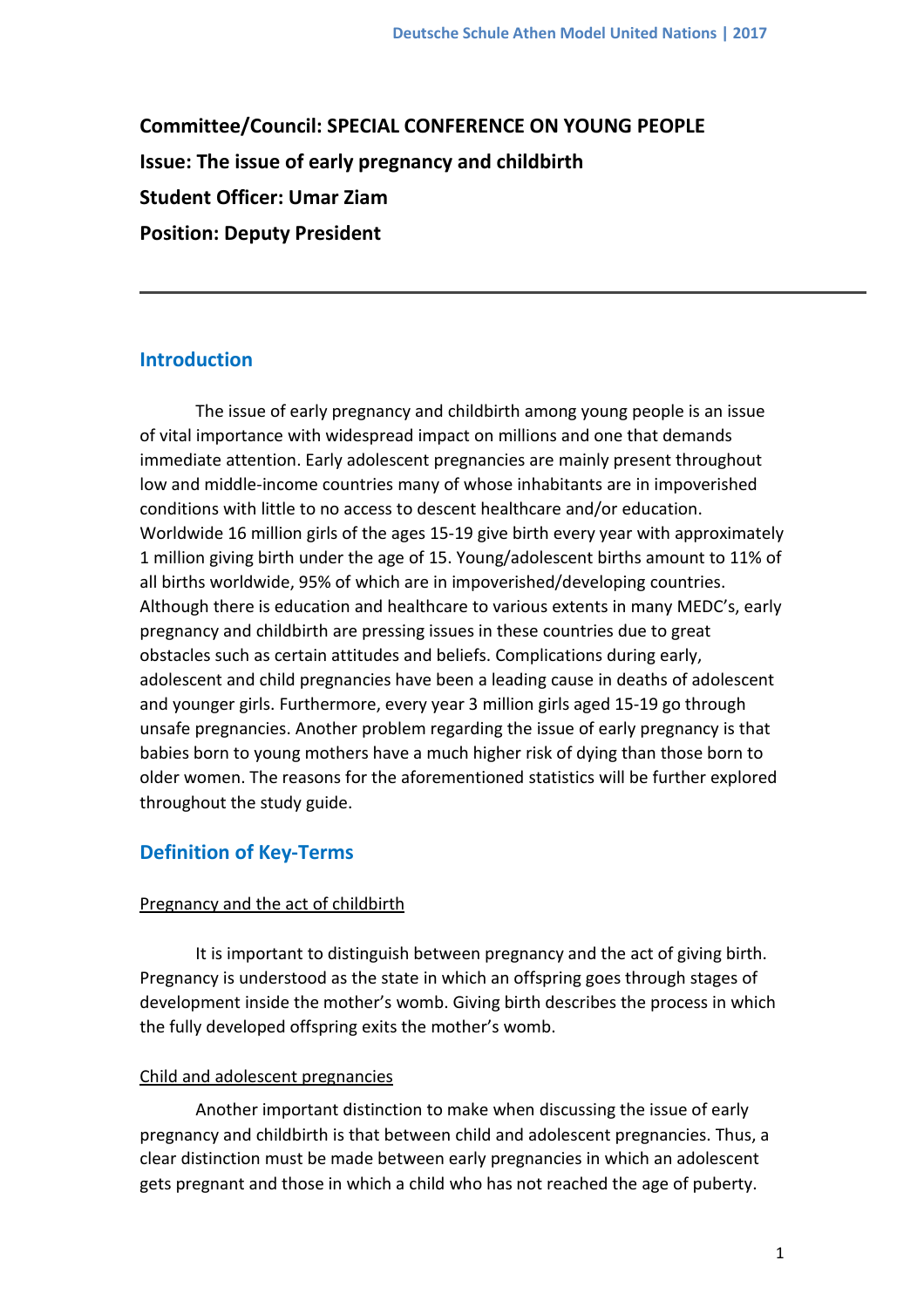#### Birth rates

Definition: The number of children born in comparison to the size of the population in a certain area at a specific time. (This will be further explored in the background information section).

## **Background Information**

#### Causes of high birthrates among youth

There are various different causes for the high number of early pregnancies worldwide and in developing countries. Addressing the causes of high rates of childbirth and pregnancy among young people is key to solving the issue of early pregnancy and childbirth. The main and most common reasons for the high rate of pregnancy and childbirth among youth are as follows:

- One of the leading causes in early pregnancy and childbirth is the lack of knowledge among youth about the repercussions of sexual intercourse and getting pregnant. Education is seen as a major protective force in preventing and aiding in the eventual elimination of early pregnancies. The extent of the lack of sexual education is exemplified by the fact that in low and middleincome countries only 36 % of male and 23 % of female youths between the ages of 15-25 are aware of the possibility of being infected by HIV/AIDS. It is also further exemplified by the fact that in Latin America, Europe and Asia only 42-68 % of adolescents in sexually active relationships have the necessary sexual education and use contraceptives. In Africa, the percentage of youths who use contraceptives is between 3-49 %. This may be due to a lack of availability of contraceptives, purchase or use of contraceptives being socially unacceptable, or refusal to use contraceptives as sexual intercourse may be forced upon adolescent/youths.
- Another leading cause of early pregnancies around the world is the cultural setting, in which practices such as child marriage is commonplace. 30 % of women in low and middle-income countries get married before turning 18 and 14 % get married before the age of 15. Such practices will place immense pressure on young girls and women to produce children, often oblivious to the consequences of doing so.
- According to the American College of Obstetricians and Gynecologists another leading cause of pregnancies especially in the western world is teenage drinking. 75 % of teens and youths in the United States between the ages of 14-21, who have been impregnated, have reported that they conceived whilst under the influence of alcohol.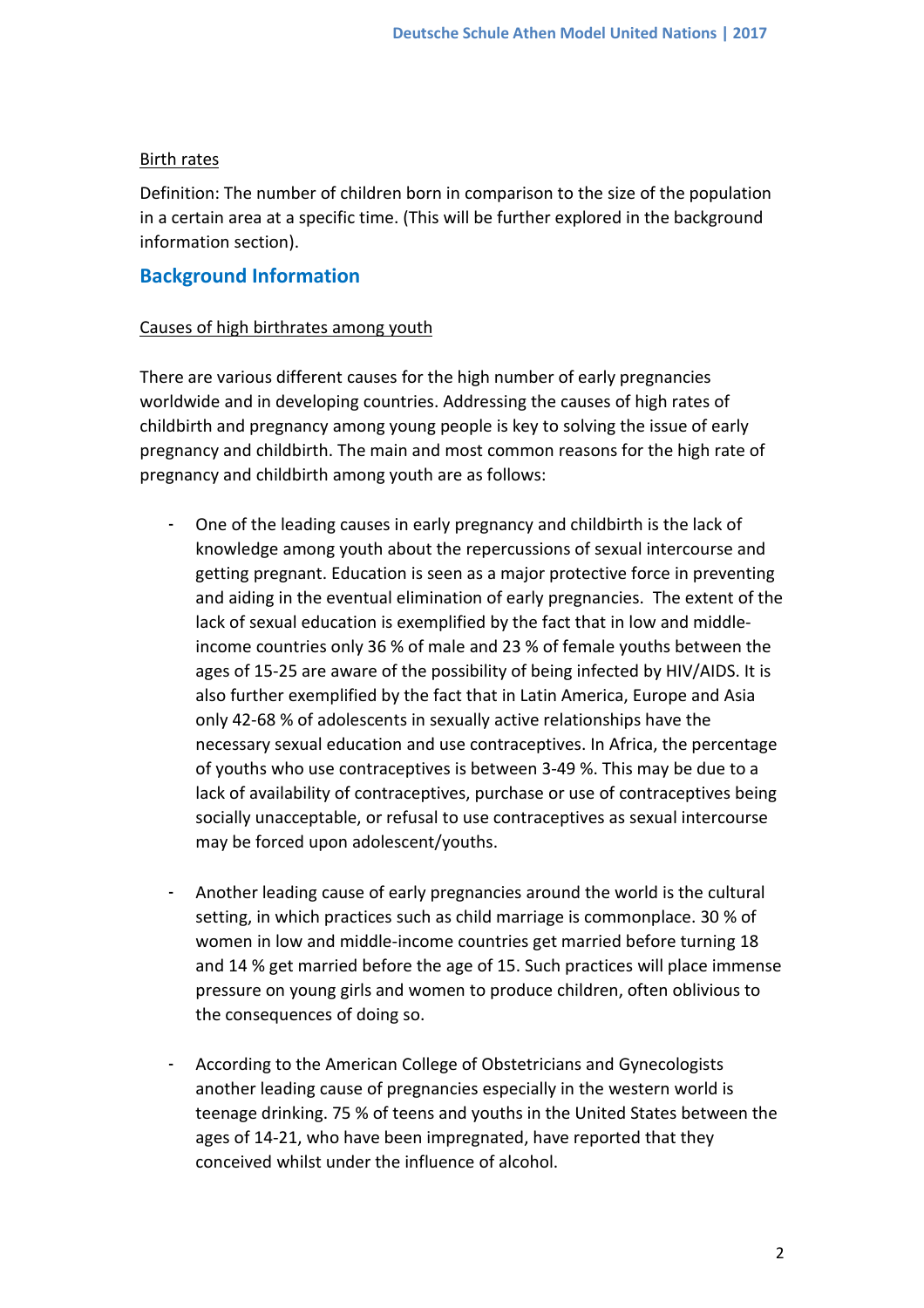- Another and perhaps more violent cause of early pregnancy among young people is the act of rape and sexual abuse. Sexual abuse and rape amounts to approximately 5 % of all pregnancies in the United States alone resulting in pregnancies. However, another form of sexual abuse, sexual intercourse between an adult and a teen (below the age of consent), amounts to 43-62 % of teen pregnancies in the USA alone.
- A cause that is, perhaps, going to prove one of the most difficult to address is the absence of parents. Birthrates among teens, whose parent(s) are in any way absent throughout a teen's puberty, tend to be extremely high. This is especially true among teens whose parent(s) have passed away.
- Another leading cause in the issue of early pregnancy and childbirth, which is perhaps the most significant cause, which needs urgent and immediate attention is the perception of abortion, rape resulting in pregnancy and contraceptives. Although it is important to address the issue is far more important to discuss solutions, namely attitudes of populations who will not permit the solutions for the pressing issue to be implemented. In some cases, rape victims who have been impregnated may be excluded from society if an abortion takes place.

### Impacts on youths and infants going through early births and pregnancies

The causes that render teenage girls vulnerable to early pregnancy and childbirth should be the focus of any resolution, concerning the issue of early pregnancy and childbirth. Furthermore emphasis must also be placed on the aid of those who are already affected by childbirth and who are incapable of living out a dignified life. For the millions of girls who have been denied access to a descent education and a promising future, a solution must be delivered promptly. Here are some of the factors that are currently affecting teenage mothers worldwide:

- One of the biggest and most horrendous impacts of young girls and women going through childbirth is the number of unsafe abortions that take place, especially in developing countries. This is an pressing issue that demands immediate attention and urgently requires a solution for approximately 3 million girls between the ages of 15-19 who undergo unsafe abortions every year.
- A noteworthy fact that needs to be considered before addressing the issue of teen or early pregnancies is that such pregnancies have a high tendency of taking place in financially precarious situations or impoverished homes. Therefore, such circumstances present a serious threat to both the infant and the young mother herself. It has been reported that children born to a teenage mother have a 50 % higher chance of facing death than those born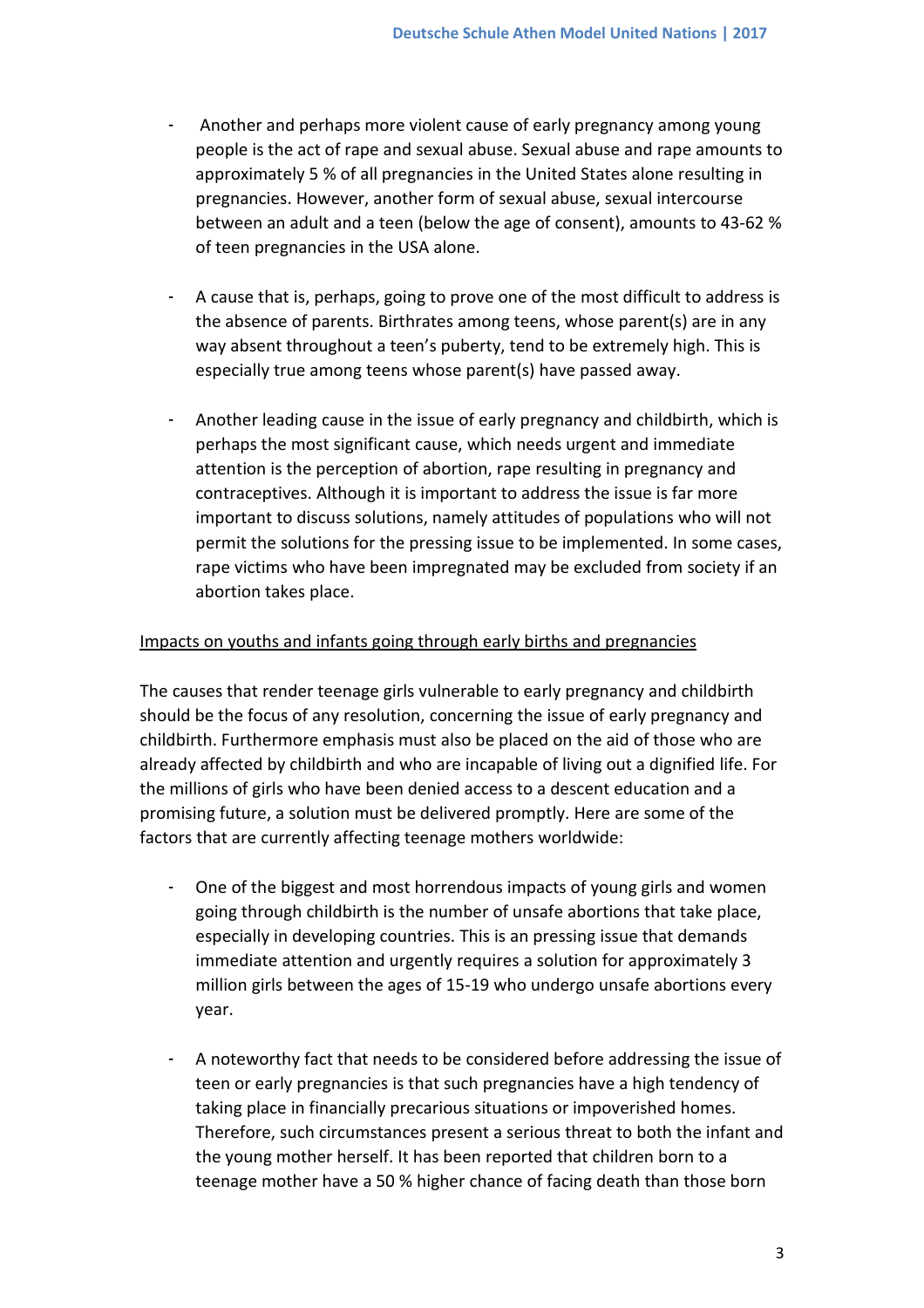to older women.Most often the circumstances under which teenage girls give birth have caused high infant mortality rates among teenage girls. In short, the younger the birth-giving mother, the higher the risks the new born will face.

- Another very significant issue that requires attention is the impact early pregnancies can have on teenage mothers. Teenage mothers are very unlikely to continue their education once they have given birth. Furthermore, their prospects of finding employment when they are older are likely to shrink. Furthermore, a teenage girl who is likely to remain in education is far less likely to enter an early marriage, than one who abandons her education. It has also been proven that a girl who completes her education has a far higher chance of ensuring a promising future for her children and for herself, than a girl who abandons her education after entering a child marriage and/or gets impregnated.
- One crucial factor that needs consideration is the factor of human rights. Forced adolescent marriages and pregnancies are obvious violations of human rights. This is a fact that needs to be considered as 9 out of 10 adolescent/early childbirths that take place in developing countries occur in adolescent marriage. A teenage girl being denied a descent education due to a marriage or pregnancy is a violation of human rights. An adolescent girl prevented from being able to use contraceptives against her wishes is a violation of human rights.

For more background information on this issue it is highly recommended that you read this pdf by the United Nations Population Fund: <http://online.wsj.com/public/resources/documents/2013REPORT.PDF>

## **Major Countries and Organizations Involved**

### United Nations Population Fund

The United Nations Population Fund has been one of the most active organizations that has called for the addressing of the issue of early pregnancy and childbirth. The United Nations Population Fund has been actively urging governments to aid in the education of teenage youth and the provision of safe and sanitary contraceptive and abortion facilities and products to prevent childbirth among youths. The United Nations Population fund has mainly focused on developing countries, as most early pregnancies and childbirths occur in highly impoverished or developed countries. The United Nations Population fund has focused on the key issues that cause pregnancies and childbirth among young people. Preventing child marriage and the galvanization of young adolescent girls has been an integral focus of the United Nations Population Fund.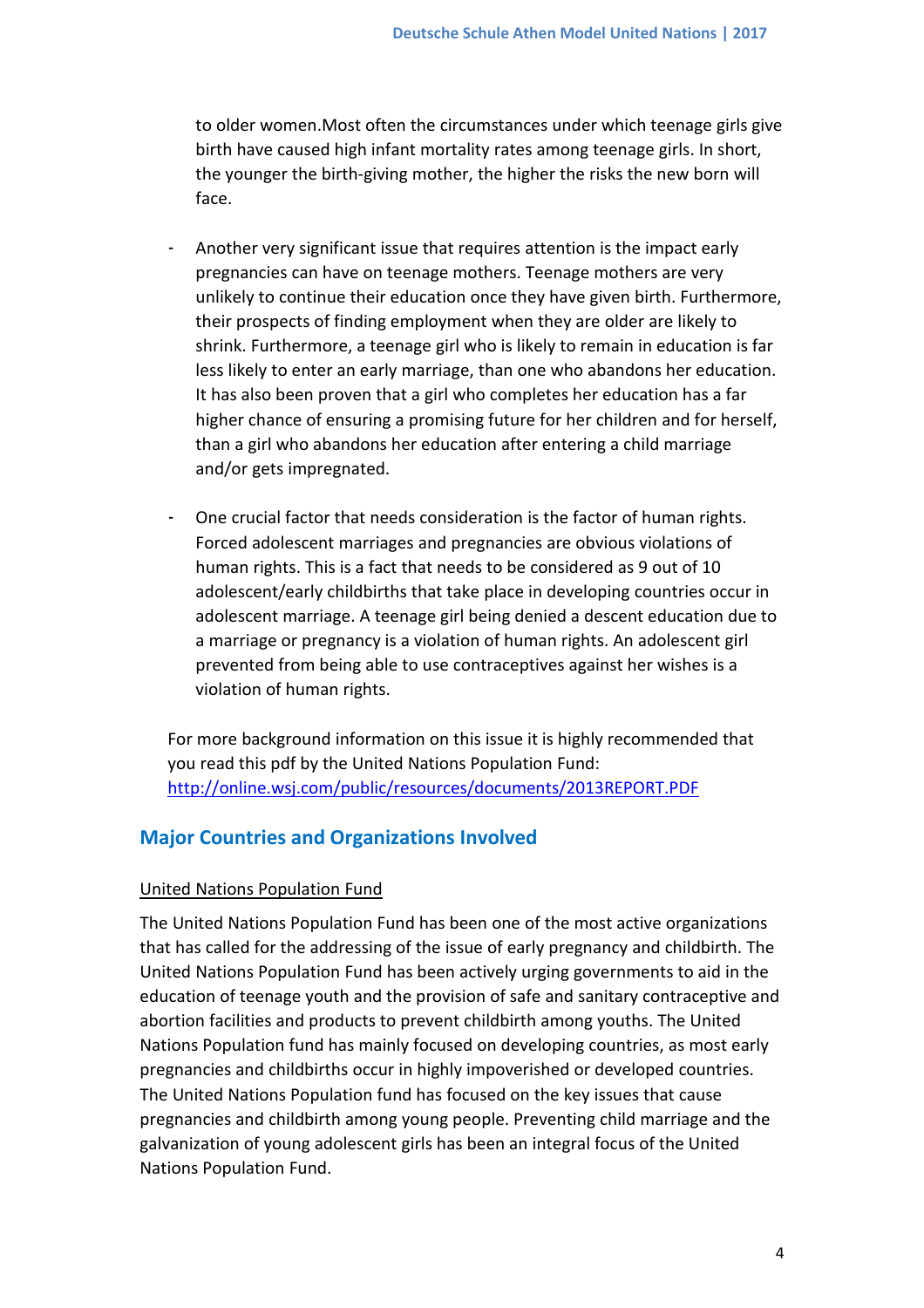#### World Health Organization

Much like the United Nations Population Fund, the World Health Organization is one of the leading organizations that is actively addressing and combating the threat that early pregnancies and childbirth pose to young adolescent girls worldwide. The World Health Organization has actively encouraged and financially aided governments in combating the issue of early pregnancy and childbirth. The World Health organization has developed several goals regarding the issue of early pregnancy and childbirth. These goals include: 1. limit marriage before the age of 18, 2. ensure and spread education and awareness regarding pregnancy to combat childbirth and early pregnancy, 3. encourage adolescents to utilize contraceptives to prevent unwanted pregnancies that will cause a great peril to an adolescent's future, 4. work extensively and actively to reduce and ultimately eliminate rape and thus prevent forced pregnancies, 5. initiate a decline in abortions that put the health and wellbeing of adolescents in peril and 6. secure optimal care for the already impregnated youths to ensure a healthy and sanitary birth and a successful post birth life. The WHO has also made a cooperative effort with the United Nations and the World Bank in tackling the issue of early pregnancies by allocating financial aid to all those who lack the funds to tackle this issue.

#### **Niger**

Niger is a country that has been most impacted by the crippling and pressing issue of early pregnancy and childbirth. The Republic of Niger has the highest rate of annual adolescent/teenage pregnancies. This can be attributed to the fact that Niger has the largest number of child marriages per year. A study has shown that 75 % of teenage adolescents in the country will be married by the time they reach the age of 18 and approximately 51 % of those who reach the age of 18 will have already been impregnated. As Niger has an extremely high rate of adolescent pregnancies, it is a country who is immensely affected and who must be committed to putting an end to the issue.

#### Chad

Another African country with a high rate of child pregnancy is the Republic of Chad. The Republic of Chad has an immensely high rate of premature births, a shattering 47 % of all women in the Republic of Chad give birth before the age of 18. The chance of a woman dying of childbirth in Chad is 1 out of 14. It is suspected that those most likely to die during pregnancy are adolescent teenage girls. The horrifying mortality and pregnancy rates among young people can be attributed to the extremely poor standard of living . Access to descent healthcare and sexual education are likely to be scarce, as 80 % of Chad's population live under the poverty line. Due to the country's crippling poverty, Chad is responsible to a large extent and must act cooperate with the international community to put an end to the increased rates of early pregnancy and child mortality.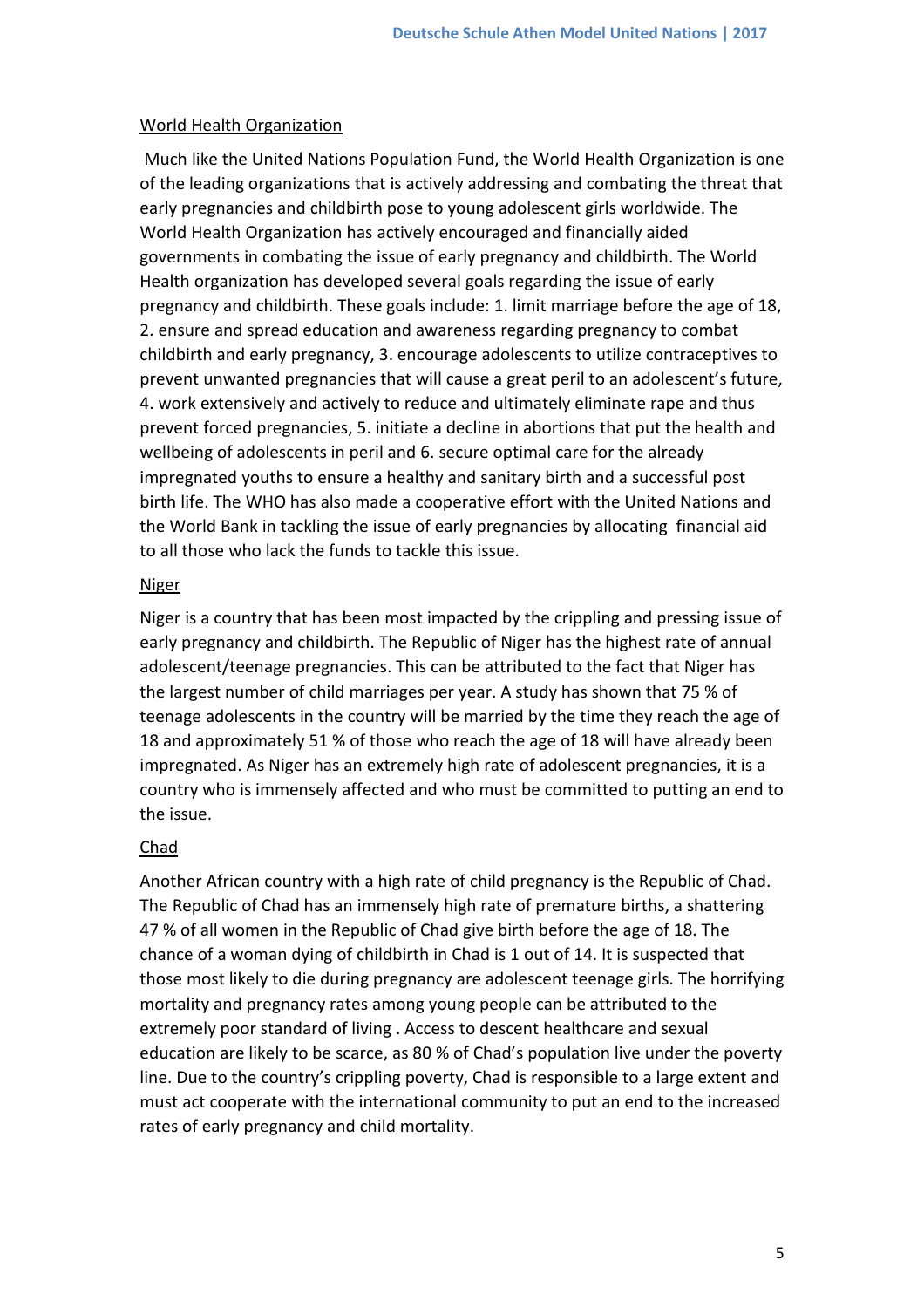| 1960 | Worldwide birthrates of teenage<br>adolescent girls between the ages of 15-<br>19 start to decline.                                                                                                                   |
|------|-----------------------------------------------------------------------------------------------------------------------------------------------------------------------------------------------------------------------|
| 1995 | The general birthrate for adolescent girls<br>between the ages of 15 and 19 around<br>the world dropped to 62.4 per 1,000<br>persons and saw steep decline directly<br>afterward.                                     |
| 2007 | The General birthrate of adolescent girls<br>is 47.8 per 1,000 persons                                                                                                                                                |
| 2011 | WHO publishes guidelines along with the<br>United Nations population fund to limit<br>the dangers of inadequate education and<br>healthcare and to ultimately prevent the<br>issue of early pregnancy and childbirth. |

# **Relevant UN Treaties, Resolutions and Events**

## Millennium development goal 5

One main United Nations resolution that has been the basis of the United Nation's attempts to put an end to early pregnancies and childbirth is the Millennium Development goal 5. Millennium Development goal 5 includes the two targets 5A, to initiate a decline in the Maternal Mortality Ratio by 75 %, and 5B, to secure universal coverage of reproductive healthcare. These two targets are directly linked to addressing the issue of early pregnancy and childbirth. Any future resolution must reflect on and build on the work that has been done with and since the passing of this specific resolution. It is through the passing of this millennium goal that the world has invoked a steep decline in in child mortality over recent years.

## **Previous Attempts to solve the Issue**

One previous attempt to solve the issue of early pregnancy and childbirth among adolescent youths was made in Britain. For more than 16 years a programme known as the teenage pregnancy strategy was implemented to tackle the problem of early pregnancy by providing extensive sex education and better access to contraceptive products for young people. The programme was a massive success as it cut the birthrate of teens under the age of 18 by half. At the same time the birth rate dropped from 47 per 1,000 persons to 23 per 1,000 persons. Its success was mainly attributed to the support the programme received from the government and the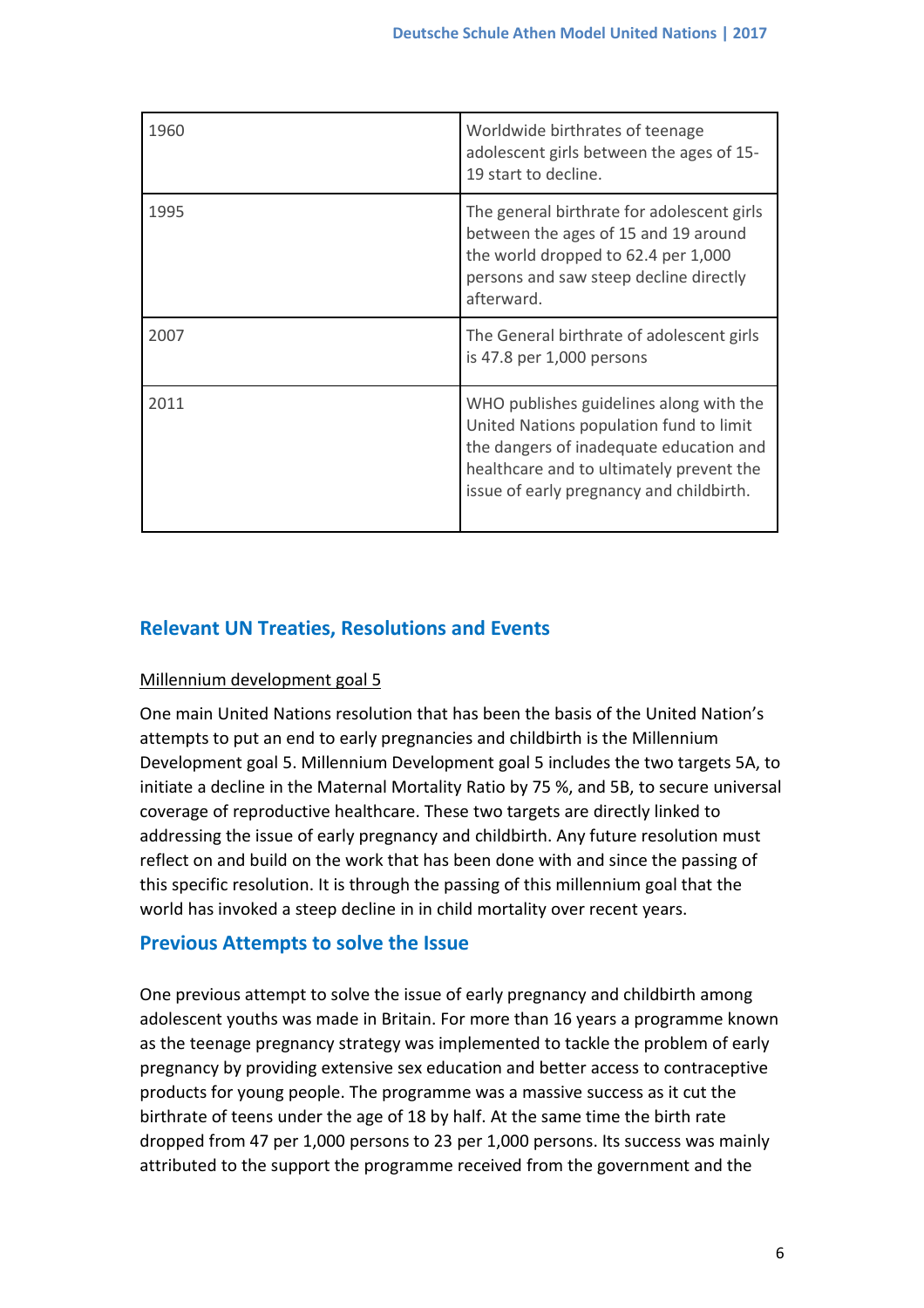time it was given to improve. It is due to this success that the WHO has requested the founder of the programme, Alison Hadley, to help the WHO implement the programme on a global level.

## **Viable Solutions**

### Education

As was stated previously, education is an integral part of addressing the issue of early pregnancy and childbirth. Although the causes of the pressing issue of early pregnancy and childbirth are abundant, access to education to improve the situation is likely to eliminate many of the causes of early pregnancy and childbirth. Lack of knowledge and awareness among youths, especially those in impoverished and developing countries, regarding sexual education is commonplace. Therefore, any solution that seeks to address this issue will need to address and ensure education of youths, especially on the topic of sexual education. Youths in developing nations need to be educated intensively on subjects such as sexual intercourse and its repercussions. Awareness needs to be raised on contraceptives and how they can be utilized in order to prevent unwanted pregnancies. Furthermore, education also needs to focus on human rights and gender equality. One of the main causes of early pregnancies and childbirth is the issue of child marriages which are, more often than not, forced upon the girl. Awareness needs to be raised among female adolescent youths regarding human rights so as to prevent forced marriages and unwanted pregnancies. By doing so women need to be empowered to complete their education and live out a dignified life.

### Healthcare and contraceptives

Another very crucial aspect with regard to the issue of early pregnancy and childbirth is to ensure that those who are already pregnant or are about to give birth are subject to the necessary care that is needed. Millions of unsafe abortions take place every single year. This is mainly due to a lack of safe and sanitary facilities in which abortions can take place. The same lack exists as it comes to contraceptives. Contraceptives are in many cases available for the use of adolescents. Any solution that seeks to deal with the issue of early pregnancy and childbirth must focus on those already affected and must ensure that they can live dignified lives with access to healthcare and education for themselves and their children.

## Sexual Assault

Sexual assault is an issue that any civilized society must address whether it has the aim of dealing with early pregnancy and childbirth or not. The right steps need to be taken to prevent sexual assault as much as possible and keep those who are vulnerable safe and secure from such crimes. Adolescents need to be aware that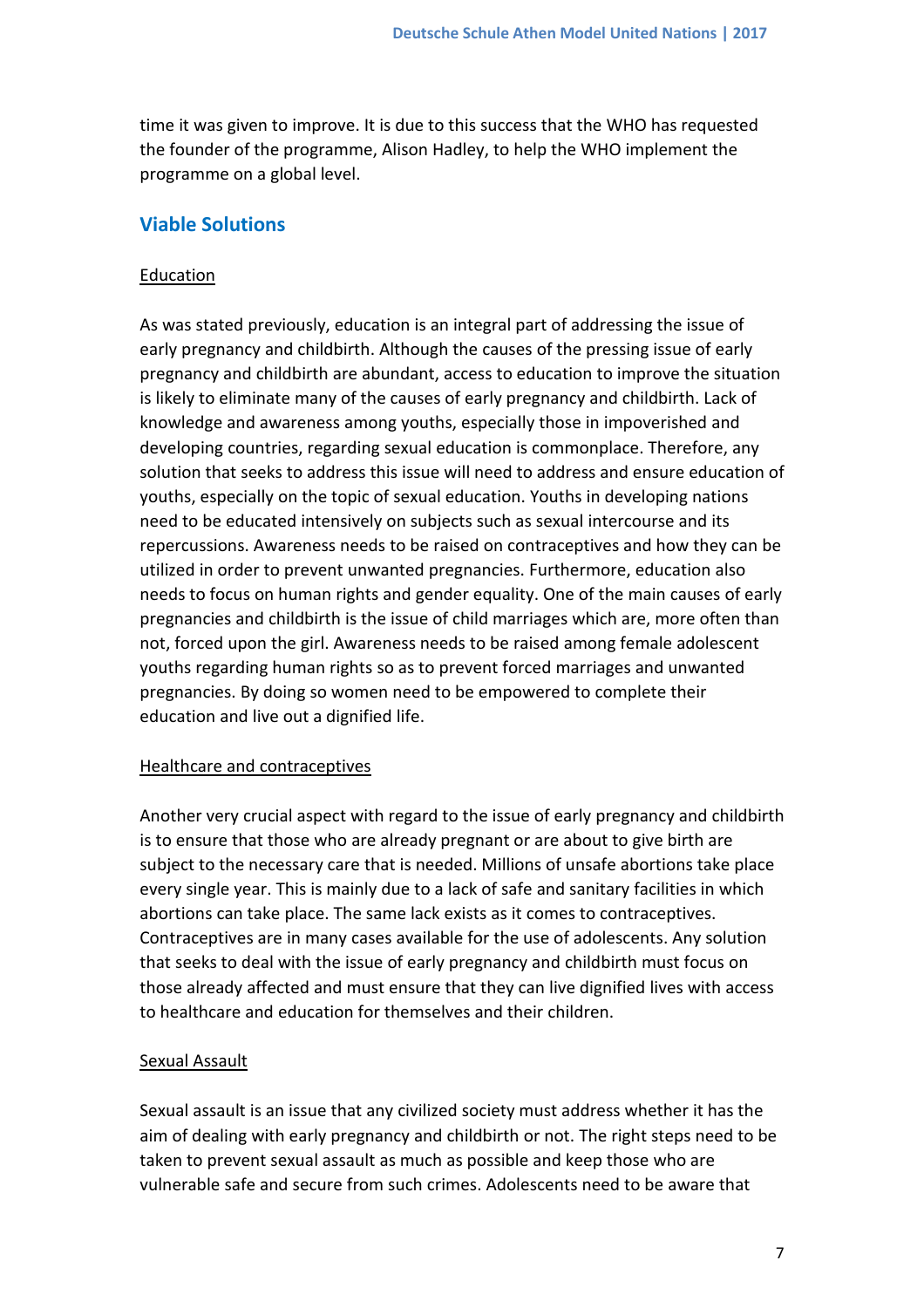they have the right to an abortion if impregnated by a rapist. However, the greater issue of beliefs and attitudes that may restrict a rape victim from seeking and attaining the necessary treatment must be taken into consideration.

### Child Marriage

Child marriage is a significant obstacle to solve the issue of early pregnancy and childbirth. Child marriage is often forced upon the female adolescent. The female adolescent is often deprived of her rights especially her right to education and a dignified future. Cultural and social reforms need to take place and governments in countries in which such practices are still carried out must be pressured to put an end to the practice, and those affected must be taken care of accordingly.

For more information on recommended action that needs to be taken to address the issue of early childbirth and pregnancy it is recommended that you view the following documents in which several recommended actions to reduce the rate of early pregnancy and childbirth are listed:

[http://www.who.int/immunization/hpv/target/preventing\\_early\\_pregnancy\\_and\\_p](http://www.who.int/immunization/hpv/target/preventing_early_pregnancy_and_poor_reproductive_outcomes_who_2006.pdf) oor reproductive outcomes who 2006.pdf

## **Bibliography**

- 1) WHO. "Adolescent Pregnancy." World Health Organization , WHO, Sept. 2014, www.who.int/mediacentre/factsheets/fs364/en/. Accessed 6 July 2017.
- 2) Weale , Sally. "England's Teenage Pregnancy Strategy to Become Global Blueprint ." Theguardian , Theguardian, 24 May 2016, www.theguardian.com/society/2016/may/24/england-teenage-pregnancystrategy-global-blueprint. Accessed 6 July 2017.
- 3) Stuart , Elizabeth. "A Look at Teen Pregnancy around the World." PRI, PRI, 12 July 2013, www.pri.org/stories/2013-07-12/look-teen-pregnancy-aroundworld. Accessed 6 July 2017.
- 4) Loaiza, Edilberto, and Mengjia Liang . "Adolescent Pregnancy: a Review of the Evidence ." UNFPA, UNFPA, 2013, www.unfpa.org/sites/default/files/pubpdf/ADOLESCENT%20PREGNANCY\_UNFPA.pdf. Accessed 6 July 2017.
- 5) Dilinger , Jessica. "Highest Teen Pregnancy Rates Worldwide." Worldatlas , Worldatlas, 21 Mar. 2017, www.worldatlas.com/articles/highest-teenpregnancy-rates-worldwide.html. Accessed 6 July 2017.